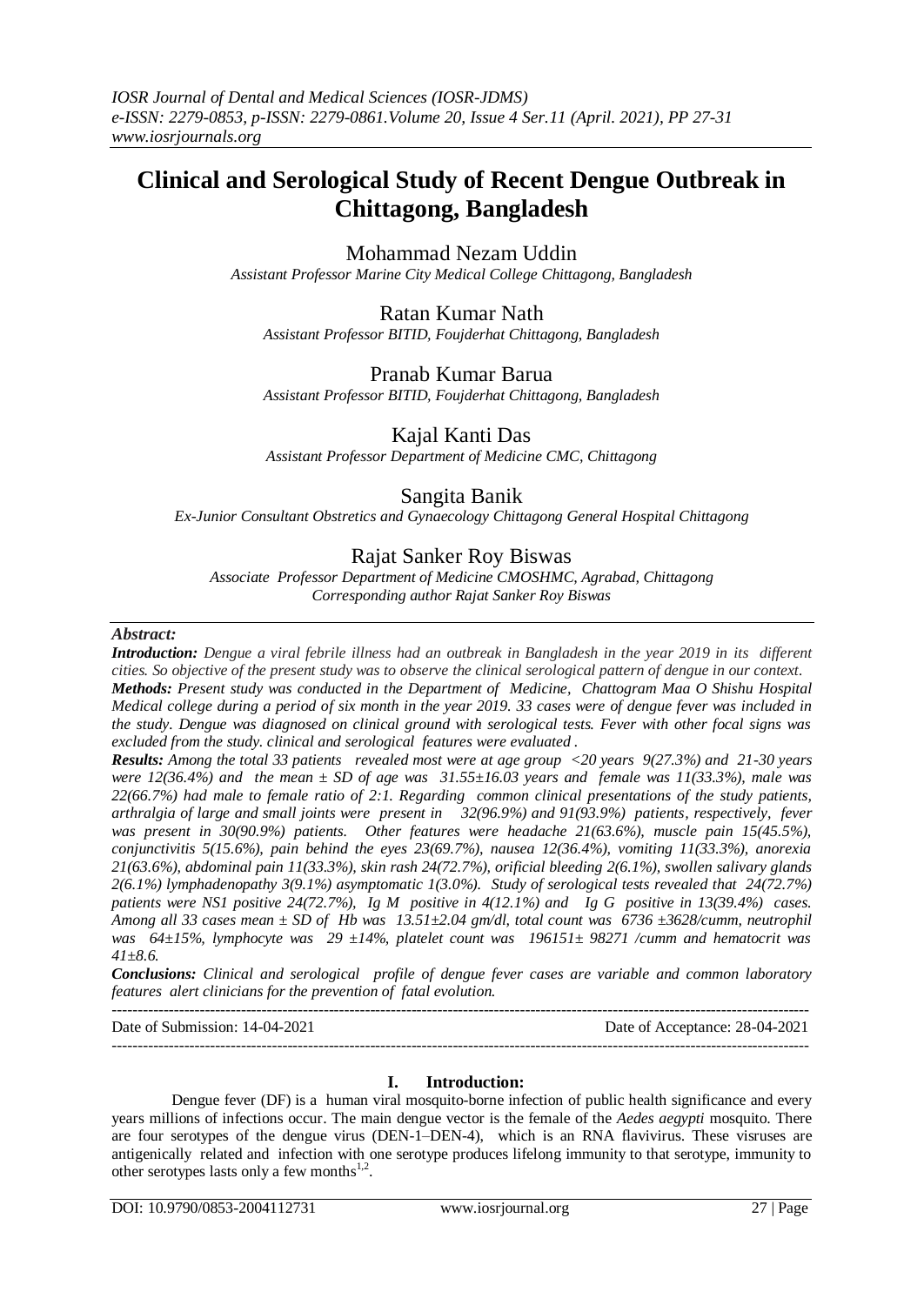Dengue fever is an acute febrile illness of 2-7 days duration(sometimes with two peaks) with two or more of these manifestations: headache, retro-orbital pain, myalgia/arthralgia, rash, hemorrhagic manifestations(petechiae and positive tourniquet test) and leucopenia. In children, DF is usually mild. Dengue hemorrhagic fever is a probable case of dengue and hemorrhagic tendency evidenced by one or more of these manifestations: positive tourniquet test, petechiae, ecchymosis or purpura, bleeding from mucosa (mostly epistaxis or bleeding from gums) injection sites or other sites, hematemesis or melena, thrombocytopenia (platelets 100000/cu mm or less) and evidence of plasma leakage due to increased capillary permeability manifested by one or more of these  $>20\%$  rise in haematocrit for age and sex,  $>20\%$  drop in haematocrit following treatment with fluids as compared to baseline, signs of plasma leakage (pleural effusion,ascites or hypoproteinaemia)Dengue shock syndrome (DSS) : All the above criteria of DHF plus signs of circulatoty failure manifested by rapid and weak pulse , narrow pulse pressure (< or equal to 20 mm of Hg) hypotension for age, cold and clammy skin and restless<sup>3</sup>.

There are many infectious diseases in Bangladesh. Of these, vector-borne diseases such as malaria, filariasis and kala-azar are endemic in different regions of the country. Dengue virus was first reported from Bangladesh in the year of 1964 and after that some y sporadic cases found in succeeding few years. But in the year 2000 major epidemic of dengue fever and dengue hemorrhagic fever took place. DEN3 was the predominant virus that year and DEN3 remained in the circulation till 2002.<sup>4</sup>

But no formal documentation was done and, up to 1986, it was thought that four major cities of Bangladesh were free of dengue haemorrhagic fever<sup>5</sup>. But over the last decade the scenario has changed. Dengue and DHF have evolved as serious emerging infectious diseases causing high morbidity and significant mortality in almost all countries in south-east Asia.<sup>6</sup>

In the year 2019 again a major outbreak occurs in different big cities of Bangladesh but its documentations are scarce. So in this study it was tried to determine the common pattern of presentation of dengue fever in the Chittagong perspective, and also to determine the clinical parameters of the subjects hospitalized for dengue fever and their serological parameters ..

#### **II. Methods:**

A total of 33 subjects were evaluated in the study during a six months study period where samples were enrolled by purposive convenient sampling technique. Enrolled patients were clinically evaluated and investigations are done. Informed written consent was taken from patients or their attendant before enrolment and after discussing the protocol. Cases reported in this study include only those that had all epidemiological, clinical information, and laboratory data available. The database included age, sex, clinical features like fever, headache, myalgia, arthralgia, bodyache, conjunctival congestion, purpura, epistaxis, o the r bleeding signs, respiratory complains and laboratory results ( NS1, IgM, IgG, hematocrit and platelets, total count of WBC,). Blood samples (5 ml) were collected from each patient during or after the acute phase (2-8 days) in order to perform the serological diagnosis of dengue infection. Sera were obtained after centrifugation at 240 (x g) and 1500 rpm and were stored at -20 C. Imunochromatographic test like NS1, IgM and IgG were done according to the manufacturer procedures . Serotype identification and virus isolation could not be done due to lack of facilities. All data were analyzed by SPSS version 20 and expressed in table The study was approved by ethical review committee of the institution of CMOSHMC and in every step of data collection and patients care, ethical consideration was observed critically.

#### **III. Results:**

Table 1 showing age group distributions of study patients where <20 years were 9(27.3%), 21-30 years were 12(36.4%), 31-40 years were 4(9.1%), 41-50 years and 51-60 years were 3(9.1%) each and >61 years were 2(6.1%). Table 2 showing gender distributions where female was 11(33.3%) and male was 22(66.7%). Male to female ratio was 2:1. Table 3 showing common clinical presentations of the study patients where arthralgia of large and small joints were present in 32(96.9%) and 91(93.9%) patients respectively, fever was present in 30(90.9%) patients. Other features were headache 21(63.6%), muscle pain 15(45.5%), conjunctivitis 5(15.6%), pain behind the eyes 23(69.7%), nausea 12(36.4%), vomiting 11(33.3%), anorexia 21(63.6%), abdominal pain 11(33.3%), skin rash 24(72.7%), orificial bleeding 2(6.1%), swollen salivary glands 2(6.1%) lymphadenopathy 3(9.1%) asymptomatic 1(3.0%) cases. Table 4 showing 24(72.7%) patients were NS1 positive 2(6.1%) were negative and 7(21.2%) cases it was unknown. Table 5 showing Ig M and Ig G status where IgM negative was  $14(42.4\%)$ , positive was  $4(12.1\%)$  and test not done in 15(54.5%) whereas regarding Ig G status negative was 5(15.2%), positive was 13(39.4%) and not done in 15(45.5%) cases. Table 6 showing different descriptive statistics where age range of 33 patients were 15-75 years and mean  $\pm$  SD of age was  $31.55\pm16.03$  years, Hb was  $13.51\pm2.04$  gm/dl, total count was 6736  $\pm3628$ /cumm, neutrophil was 64 $\pm15$ %, lymphocyte was 29 ±14%, platelet count was 196151± 98271 /cumm and hematocrit was 41±8.6.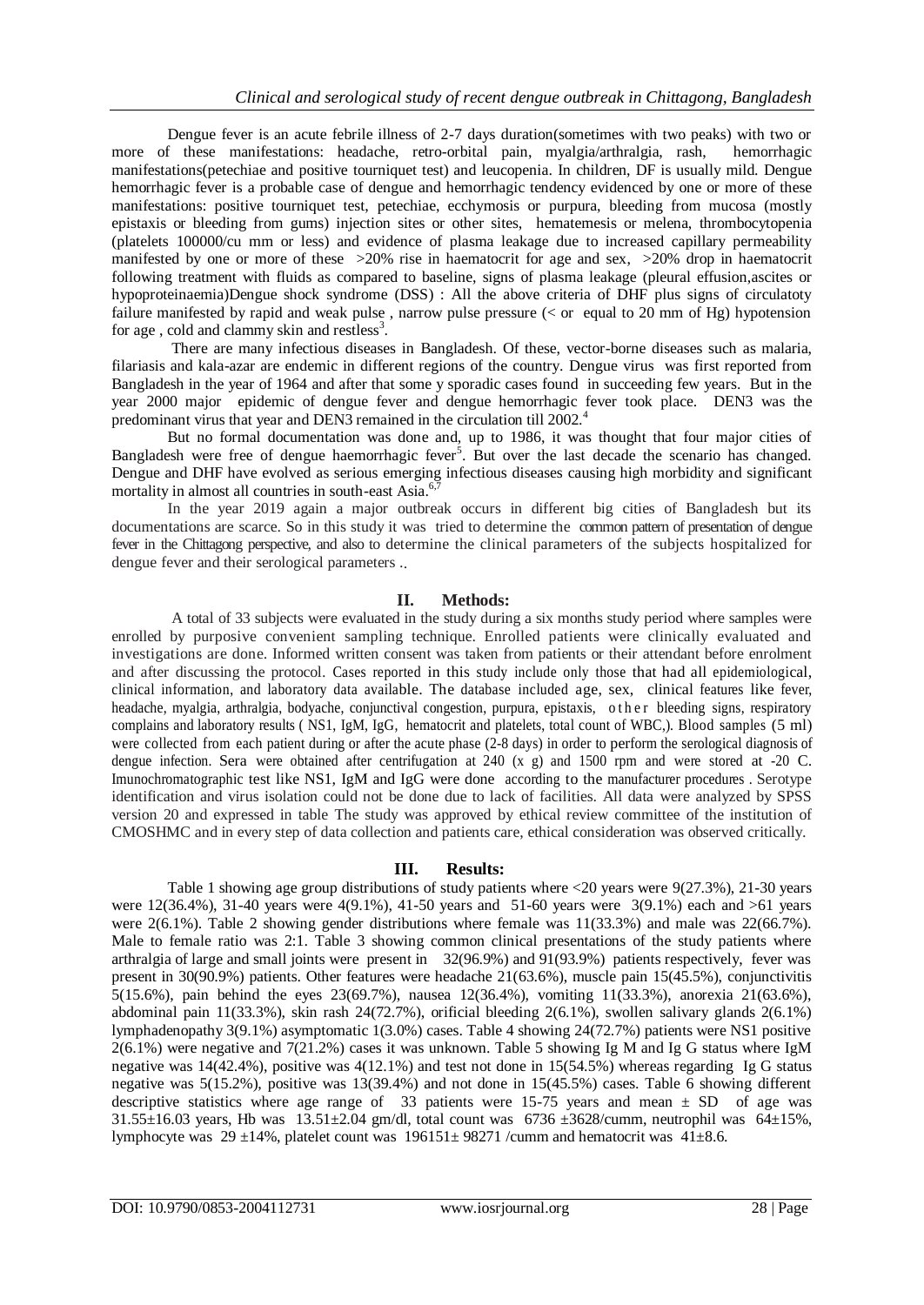| <b>Tables:</b>                                    |               |         |
|---------------------------------------------------|---------------|---------|
| Table 1: Age group of the study patients $(n=33)$ |               |         |
| Age group                                         | Frequency     | Percent |
| $<$ 20 years                                      | 9             | 27.3    |
| $21-30$ years                                     | 12            | 36.4    |
| $31-40$ years                                     | 4             | 12.1    |
| $41-50$ years                                     | 3             | 9.1     |
| $51-60$ years                                     | 3             | 9.1     |
| $>61$ years                                       | $\mathcal{D}$ | 6.1     |
| Total                                             | 33            | 100.0   |

| Table 2: Gender distribution of the study patients |  |  |  |
|----------------------------------------------------|--|--|--|
|----------------------------------------------------|--|--|--|

| Gender | Frequency | Percent |
|--------|-----------|---------|
| Female |           | 33.3    |
| Male   | າາ        | 66.7    |
| Total  | 33        | 100.0   |

Table 2 showing gender distributions where female was 11(33.3%) and male was 22(66.7%). Male to female ratio was 2:1.

| Table 3: Presenting symptoms of the patients |  |  |  |  |  |
|----------------------------------------------|--|--|--|--|--|
|----------------------------------------------|--|--|--|--|--|

|                             | Frequency      | Percent |
|-----------------------------|----------------|---------|
| Arthralgia of large joints, | 32             | 96.9    |
| Arthralgia of small joints, | 31             | 93.9    |
| fever                       | 30             | 90.90   |
| Headache                    | 21             | 63.6    |
| Muscle pain                 | 15             | 45.5    |
| Conjunctivitis              | 5              | 15.6    |
| Retro-orbital pain          | 23             | 69.7    |
| Nausea                      | 12             | 36.4    |
| Vomiting                    | 11             | 33.3    |
| Anorexia                    | 21             | 63.6    |
| Abdominal pain              | 11             | 33.3    |
| Skin rash                   | 24             | 72.7    |
| Orificial bleeding          | $\overline{c}$ | 6.1     |
| Swollen salivary glands     | $\overline{2}$ | 6.1     |
| Lymphadenopathy             | 3              | 9.1     |
| Asymptomatic                |                | 3.0     |

Table 4: **NS1 status**

| 1 able 4: <b>NSI status</b> |           |         |  |
|-----------------------------|-----------|---------|--|
|                             | Frequency | Percent |  |
| Negative                    |           | 6.1     |  |
| Positive                    | 24        | 72.7    |  |
| Unknown                     |           | 21.2    |  |
| Total                       | 33        | 100.0   |  |

|  | Table 5: $IgM$ and $IgG$ status |
|--|---------------------------------|
|--|---------------------------------|

|      |          | Frequency | Percent |
|------|----------|-----------|---------|
|      | Negative | 14        | 42.4    |
| Ig M | Not done | 15        | 45.5    |
|      | Positive |           | 12.1    |
|      | Negative |           | 15.2    |
| Ig G | Not done | 15        | 45.5    |
|      | Positive | 13        | 39.4    |

### **Table 6: Descriptive Statistics of the study patients**

|                           | N  | Range        | Mean $\pm$ SD      |
|---------------------------|----|--------------|--------------------|
| Age(years)                |    | $15 - 75$    | $31.55 \pm 16.03$  |
| Hemoglobin $level(gm/dl)$ |    | 8.40-19.60   | $13.51 \pm 2.04$   |
| Total count(/cmm)         |    | 1900-20000   | $6736 \pm 3628$    |
| Neutrophil count $(\%)$   | 33 | 30%-.91%     | $64+15$            |
| Lymphocyte count $(\%)$   |    | $6\% - 66\%$ | $29 + 14$          |
| Platelet count(/cmm)      |    | 10000-390000 | $196151 \pm 98271$ |
| Hematocrit level(%)       |    | 25%-77%      | $41 \pm 8.6$       |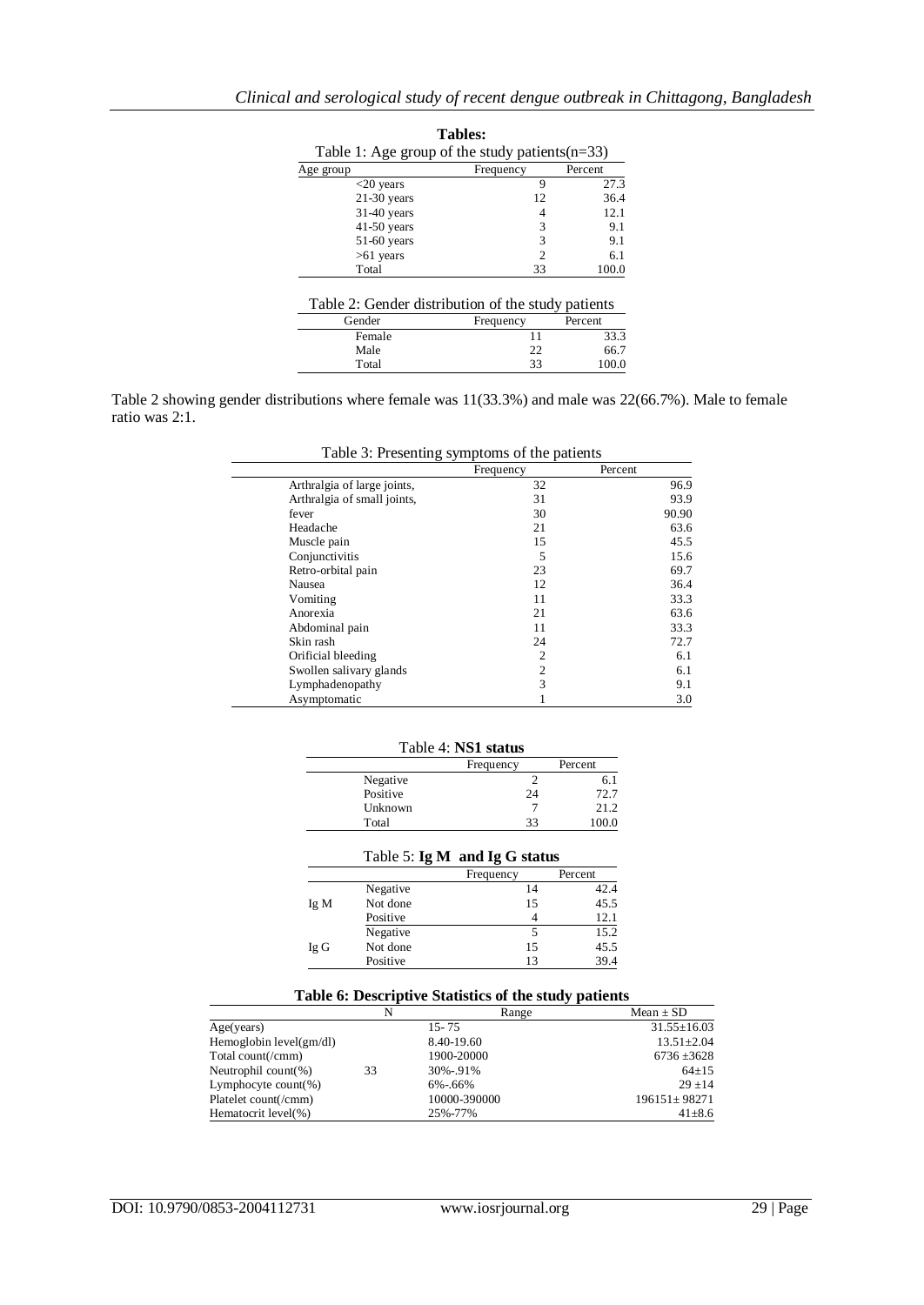#### **IV. Discussion:**

This study describes the clinical profile laboratory features of dengue fever in adult patients admitted in a tertiary care hospital Chittagong, Bangladesh. In our study common age group distributions was <20 years 9(27.3%) and 21-30 years 12(36.4%) and mean age was 1.55±16.03 years. Male patients were more and male female ratio was 2.:1. These findings are related to a study done by Sharma et al.<sup>5</sup>

Common clinical presentations of the study patients joint symptoms, fever, headache, GIT upsets and bleeding manifestations. Here a high incidence of gastrointestinal and hemorrhagic symptoms were noted. In a study these symptoms were 38% and 16.6% reported respectively by Sharma et al.<sup>5</sup> In a study from Nimmannitya et al<sup>6</sup>. around 96% of patients had congested pharynx, and rhinitis was reported in 13% of the patients. Bleeding from various sites was seen much less in the present series. This is in contrast to the finding of Horvath from Australia.<sup>7</sup> and Sharma from India<sup>5</sup> who reported 63% and 69% of bleeding episodes respectively.

In this study increased bleeding from venepuncture sites was not counted. Although thrombocytopenia was a common finding, there was poor correlation between thrombocytopenia and bleeding tendencies, an observation similar to the one made by Sharma et al.<sup>5</sup>

. Regarding serological evaluation NS1 positive in 24(72.7%) cases and Ig M and Ig G positive in 4(12.1%) and 13(39.4%) cases respectively. Antibody response to infection differs according to the immune status of the host . When dengue infection occurs in persons who have not previously been infected with a flavivirus in that case the patients develop a primary antibody response characterized by a slow increase of specific antibodies. Ig M antibodies are the first immunoglobulin isotype to appear. These antibodies are detectable in 50% of patients by days 3-5 after onset of illness, increasing to 80% by day 5 and 99% by day 10. IgM levels peak about two weeks after the onset of symptoms and then decline generally to undetectable levels over 2–3 months. Anti-dengue serum IgG is generally detectable at low titres at the end of the first week of illness, increasing slowly thereafter, with serum IgG still detectable after several months, and probably even for  $life^{9,10}$ 

There are some patients who had NS1 positive found in the present study. After day 5, dengue viruses and antigens disappear from the blood coincident with the appearance of specific antibodies. NS1 antigen may be detected in some patients for a few days after defervescence. Dengue serologic tests are more available in dengue-endemic countries than are virological tests. Low levels of a detectable dengue IgM response – or the absence of it – in some secondary infections reduces the diagnostic accuracy of IgM ELISA tests. Results of rapid tests may be available within less than one hour. Reliance on rapid tests to diagnose dengue infections should be approached with caution, however, since the performance of all commercial tests has not yet been evaluated by reference laboratories . First-time (primary) DENV infections typically have a stronger and more specific IgM response than subsequent (secondary) infections, for which the IgM response is low compared with a strong IgG response. These patterns underscore the need for evaluating the performance of commercially available tests, especially for diagnosis of secondary DENV infections<sup>11</sup>.

Hemoglobin, total of WBC, neutriphil and lymphocyte, platelet count and hematocrit were found variably among the study patients.  $41\pm8.6$ . Leukopenia is the most prominent hematological change, sometimes with counts of less than  $2 \times 10^3/\mu$ L. However, there are reports of mild leukocytosis at the onset of the disease, with neutrophilia. Lymphocytosis is a common finding, with the presence of atypical lymphocytes. The hematocrit concentration should be monitored according to the days of illness, remembering that, with the progression to DHF, there will be a 20% increase in hematocrit from the patient's baseline, associated with thrombocytopenia ( $< 100 \times 10^{9}/L$ )<sup>12</sup>

#### **V. Conclusion:**

Dengue fever evolves with clinical and pathological alterations starting on the  $3<sup>rd</sup>$  day and becoming most evident on the 5<sup>th</sup> day with values restored to normal by the next few days. The disease was more common among in individuals aged less then 30 years and male gender. Variable immunological response and hematological abnormalities are found. The study results are relevant in the characterization of biological markers and can be used as markers for the diagnosis thereby enabling early help with the adaption of therapeutic conduct for specific patients.

**Conflict of interest:** None

#### **References:**

- [1]. World Health Organization(WHO). Dengue and dengue haemorrhagic fever. Fact Sheet N  $\cdot$  117, March 2009.
- [2]. Jacobs M. Dengue: Emergence as a global public health problem and prospects for control. Trans Royal Soc Trop Med Hyg 2000;94:7-8.
- [3]. Guzmun MG, Kour $\hat{S}$  G. Dengue: An update. Lancet Infect Dis 2002;2(1):33-42.
- [4]. World Health Organization. Dengue haemorrhagic fever: Diagnosis, treatment, prevention and control. Geneva: WHO; 1997.